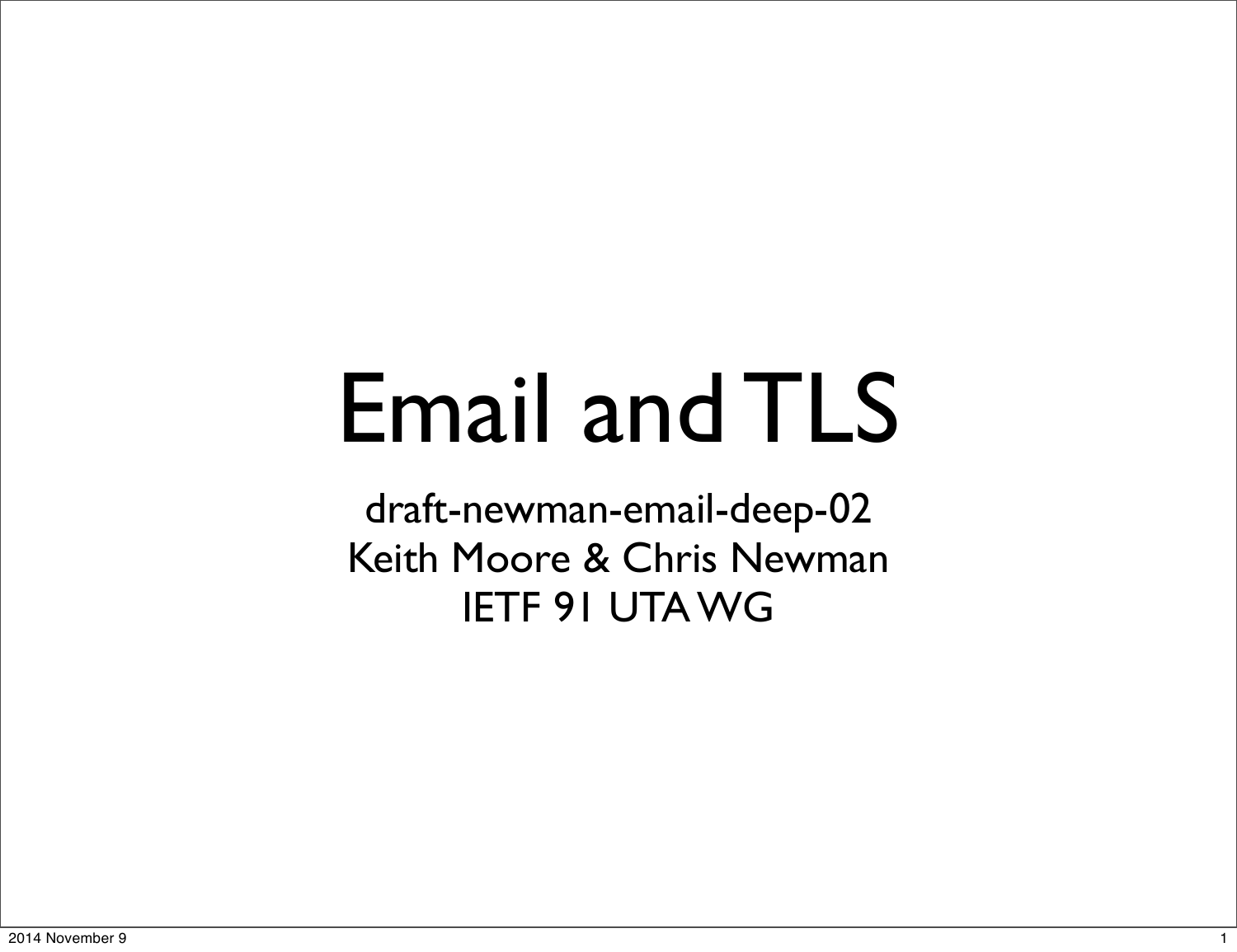### DEEP Overview

- Focus on MUAs IMAP/POP/Submission
- Privacy Assurance Level for mail account (UI indicator, TLS use, cert verification)
- Prefer Implicit TLS over STARTTLS
- Security Tags, Latching (like HSTS)
- DEEP Reporting, Protocol Details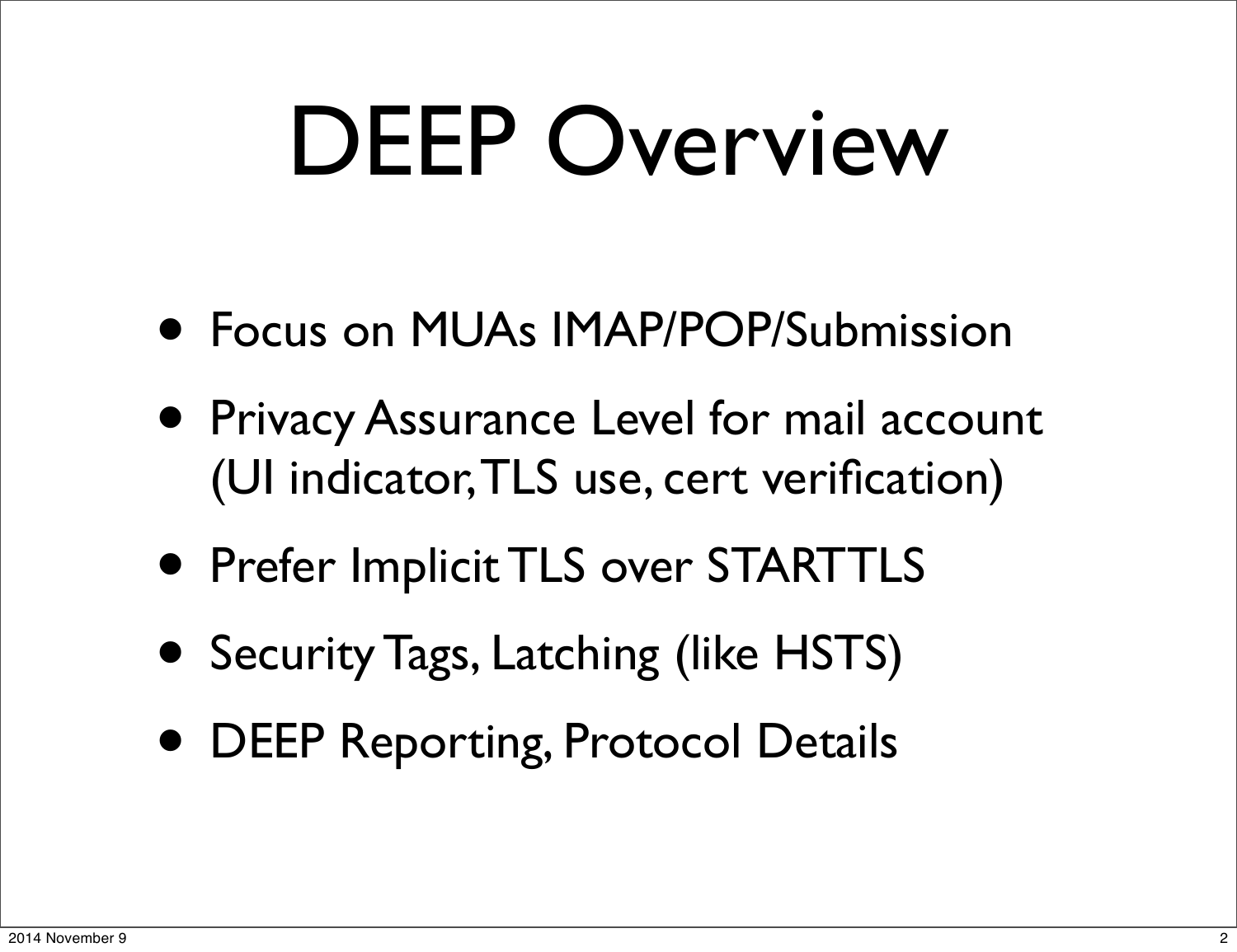# Privacy Assurance Level

- high privacy assurance requires TLS with cert verification for all account connections
- UI indication for high privacy assurance
- "no privacy assurance" MUST attempt TLS but opportunistic ok. No "lock" UI.
- Server admin can turn on security latches to upgrade privacy assurance level.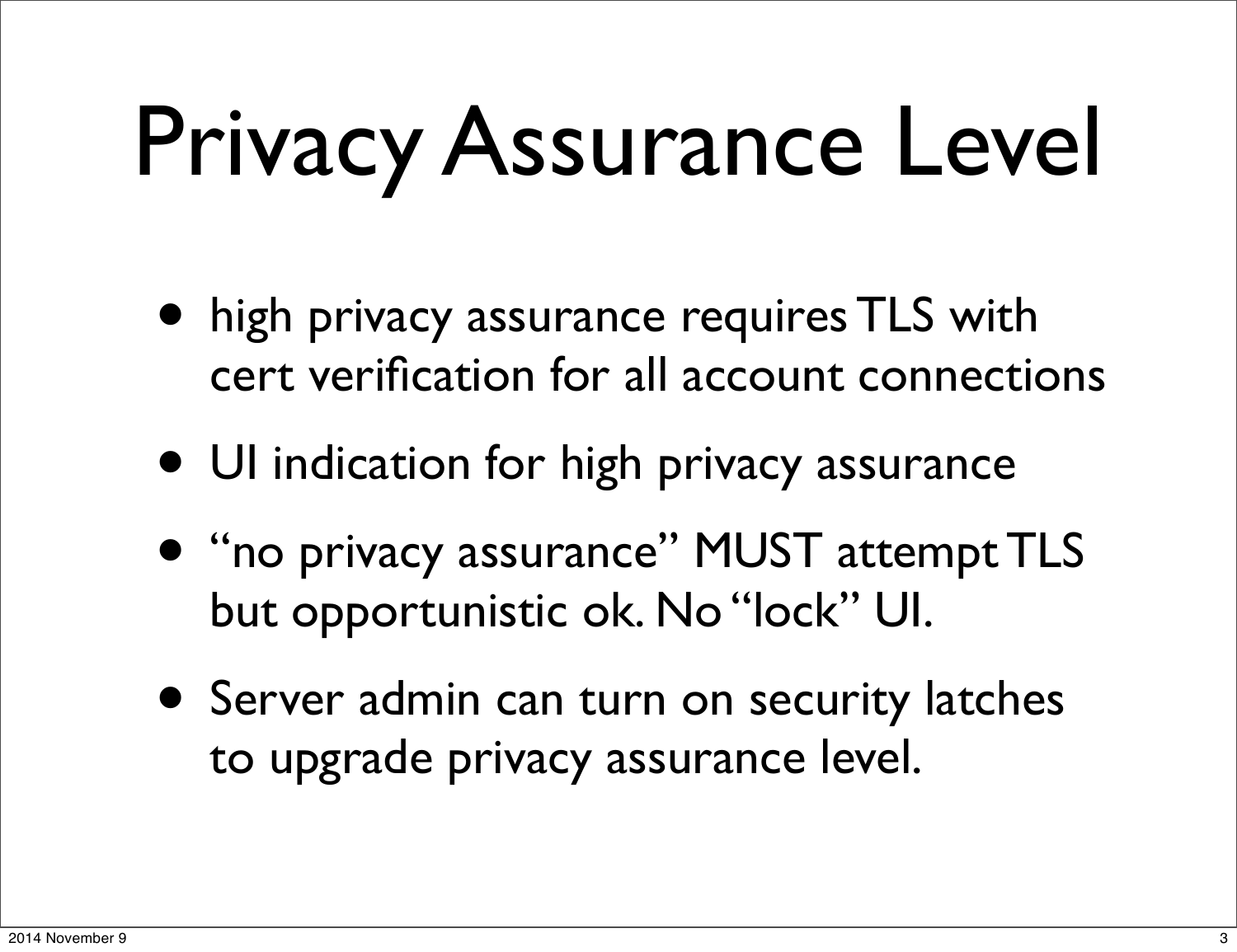## Implicit TLS vs. STARTTLS

- Implicit TLS never standardized for IMAP, POP and Submission email protocols.
- Ports registered 993, 995, (465)
- But it's more widely used and deployed than STARTTLS for these protocols.
- For more email TLS use, standardize & promote most easily deployed option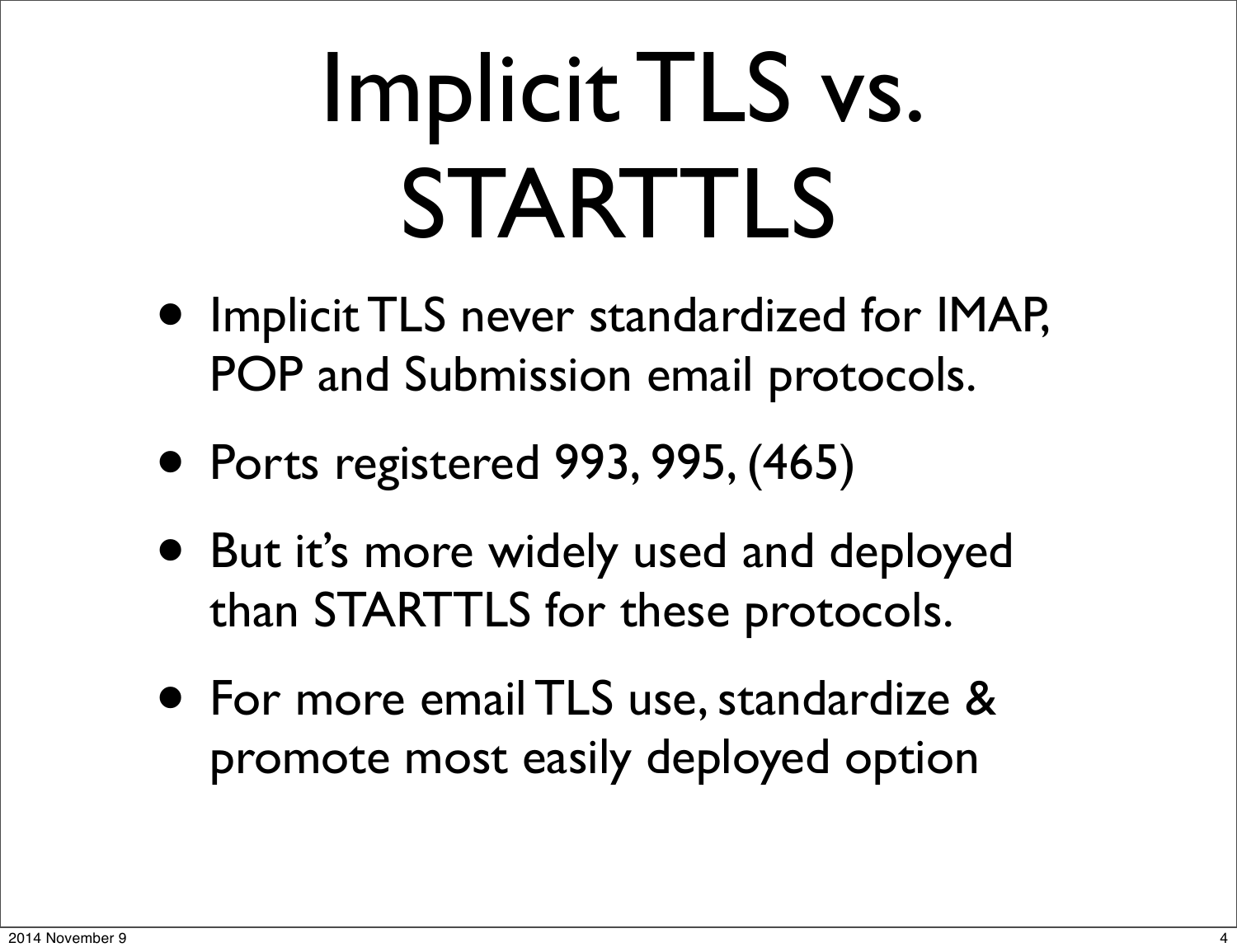# Planned Changes

- Technical content believed complete
- Rename "low" privacy assurance to "no" privacy assurance
- Other word-smithing
- Add reference to TLS BCP
- Changes from WG and/or open issues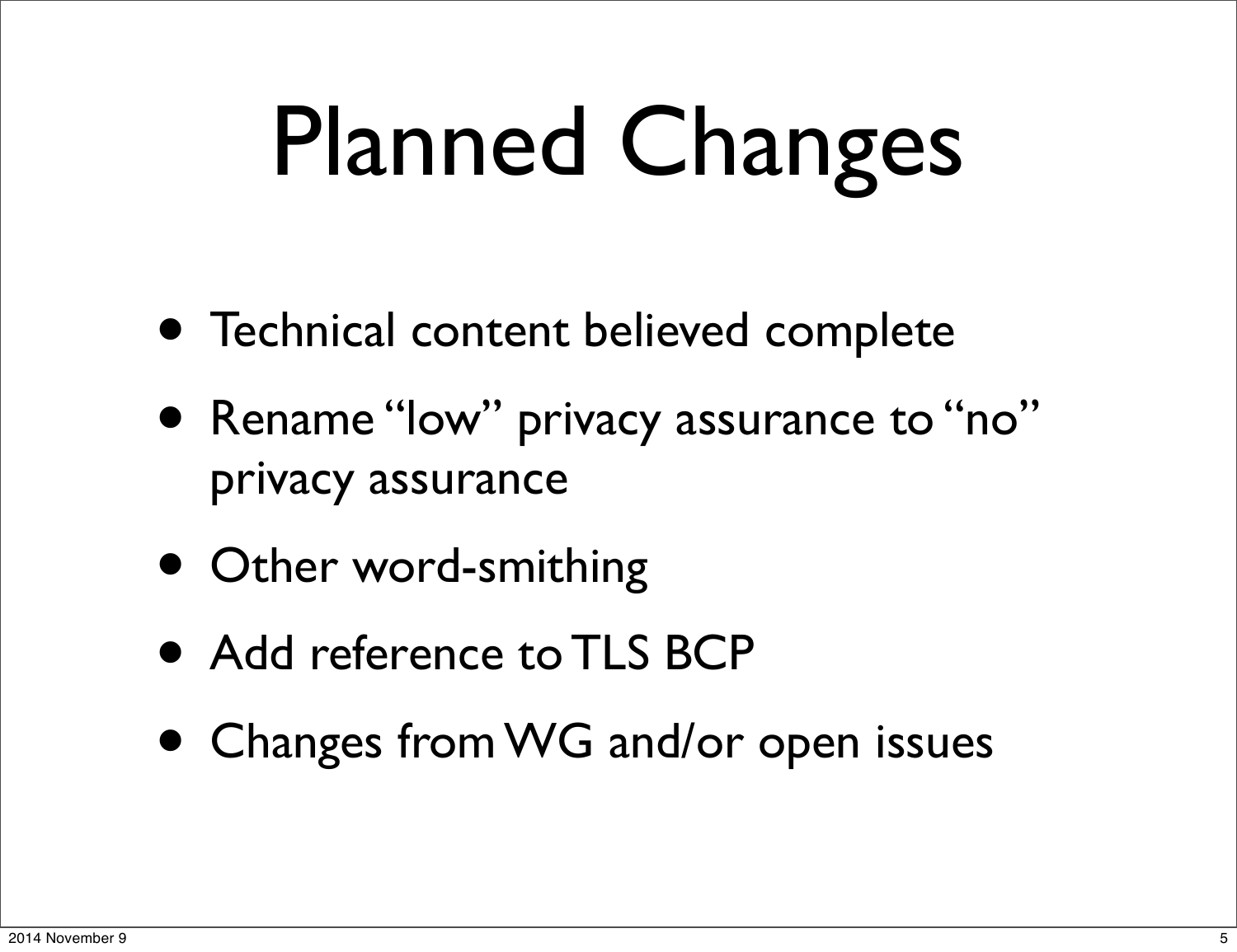# Controversial Issue (port 465)

- Register "submissions" service (RFC 6409 + implicit TLS) on port 465. Submissions widely deployed, but port registered for a different use. Creates wart in registry.
- Alternatives ignore reality and harm interop of TLS + submission.
- Proposal: move forward with current text revisit if consensus not achieved.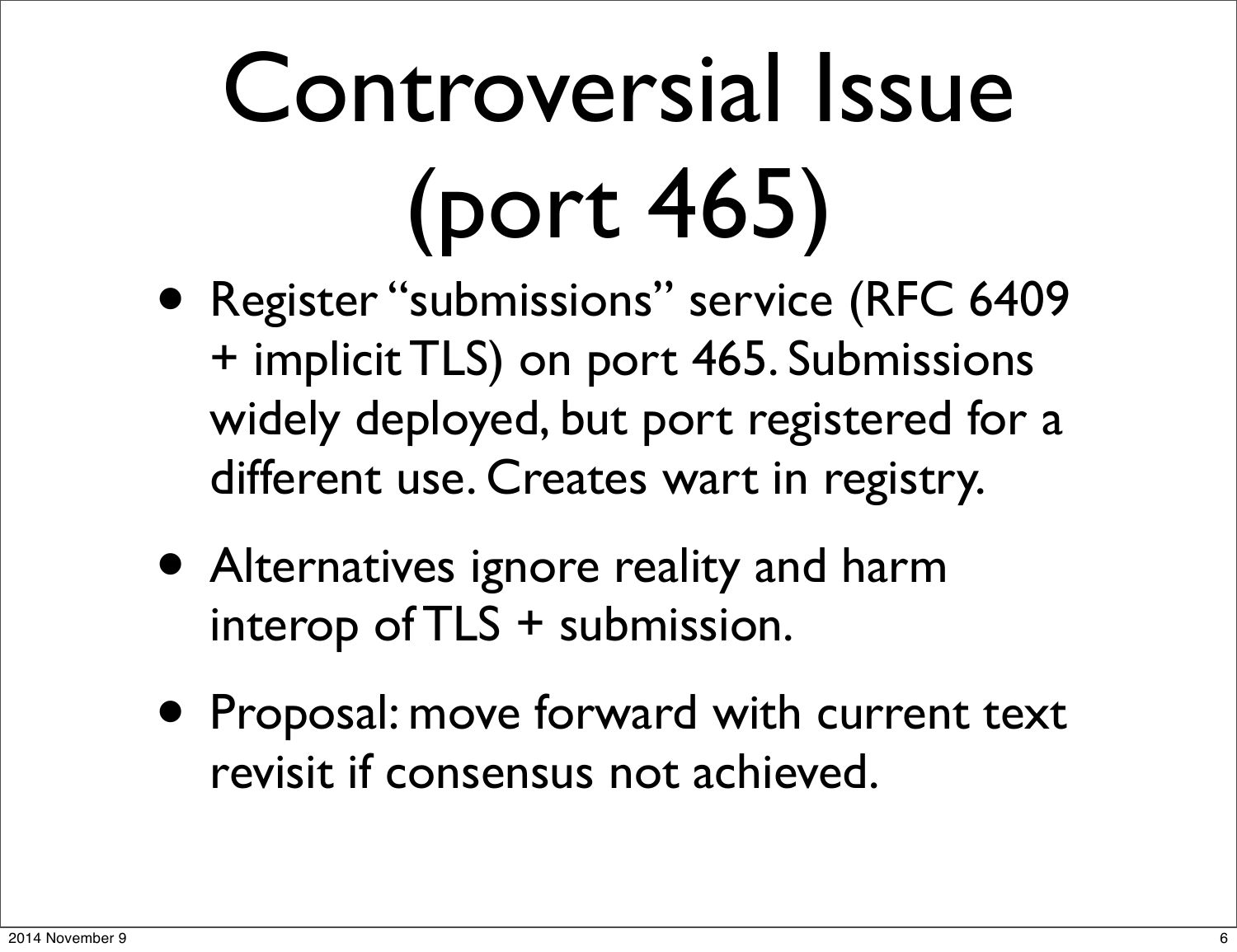# Certificate Pinning Text

- New text in version 02
- Could benefit from technical review by certificate experts
- Proposal: ask for reviewers in WG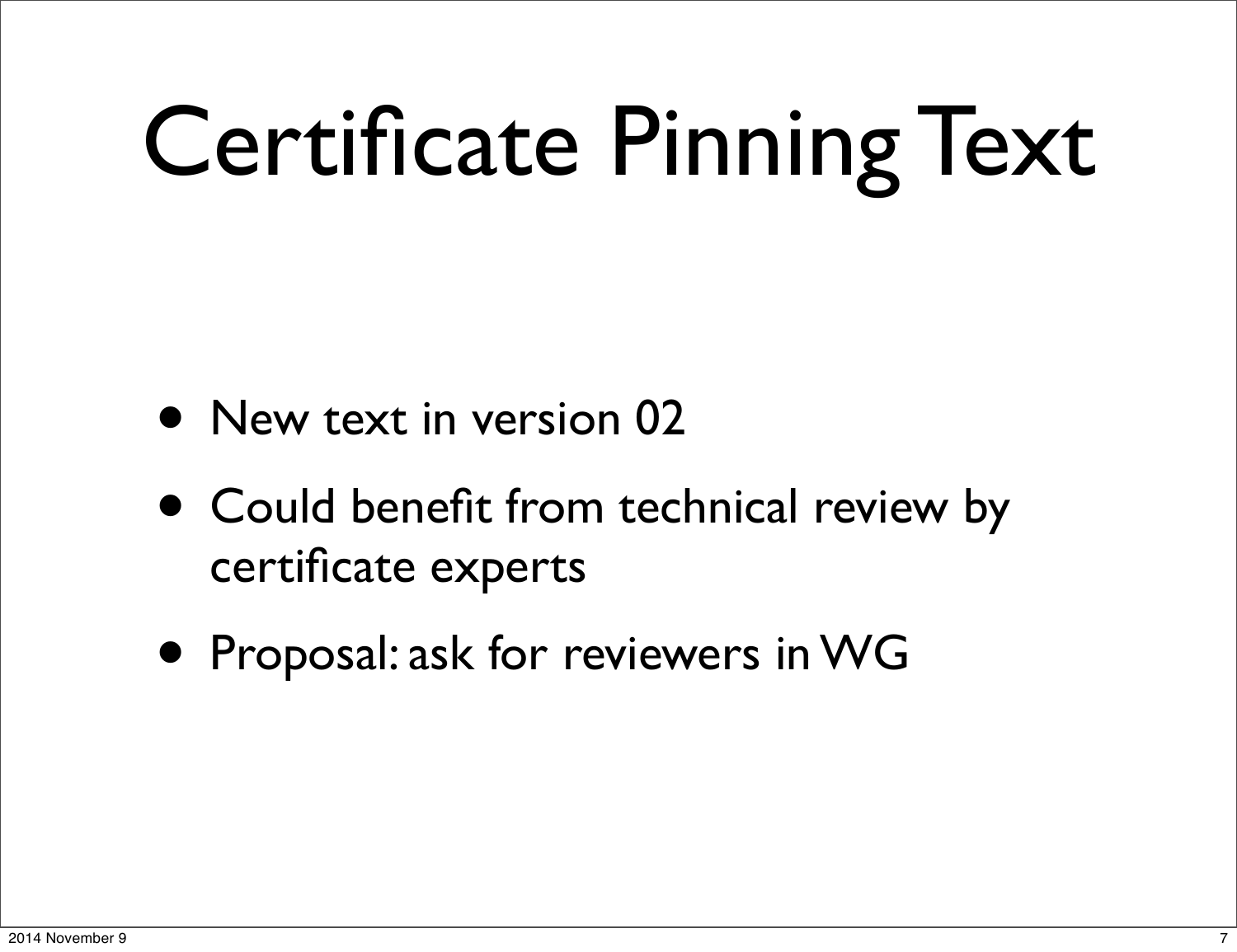### DANE for Submission

- Should we fully define DANE for SMTP Submission? Should we prefer DANE?
- Similar to DANE for SMTP relay but with SRV (RFC 6186) instead of MX. Cert validation works if Submission server explicitly configured but solution for SRV records may not be deployed.
- Proposal: later add-on document if needed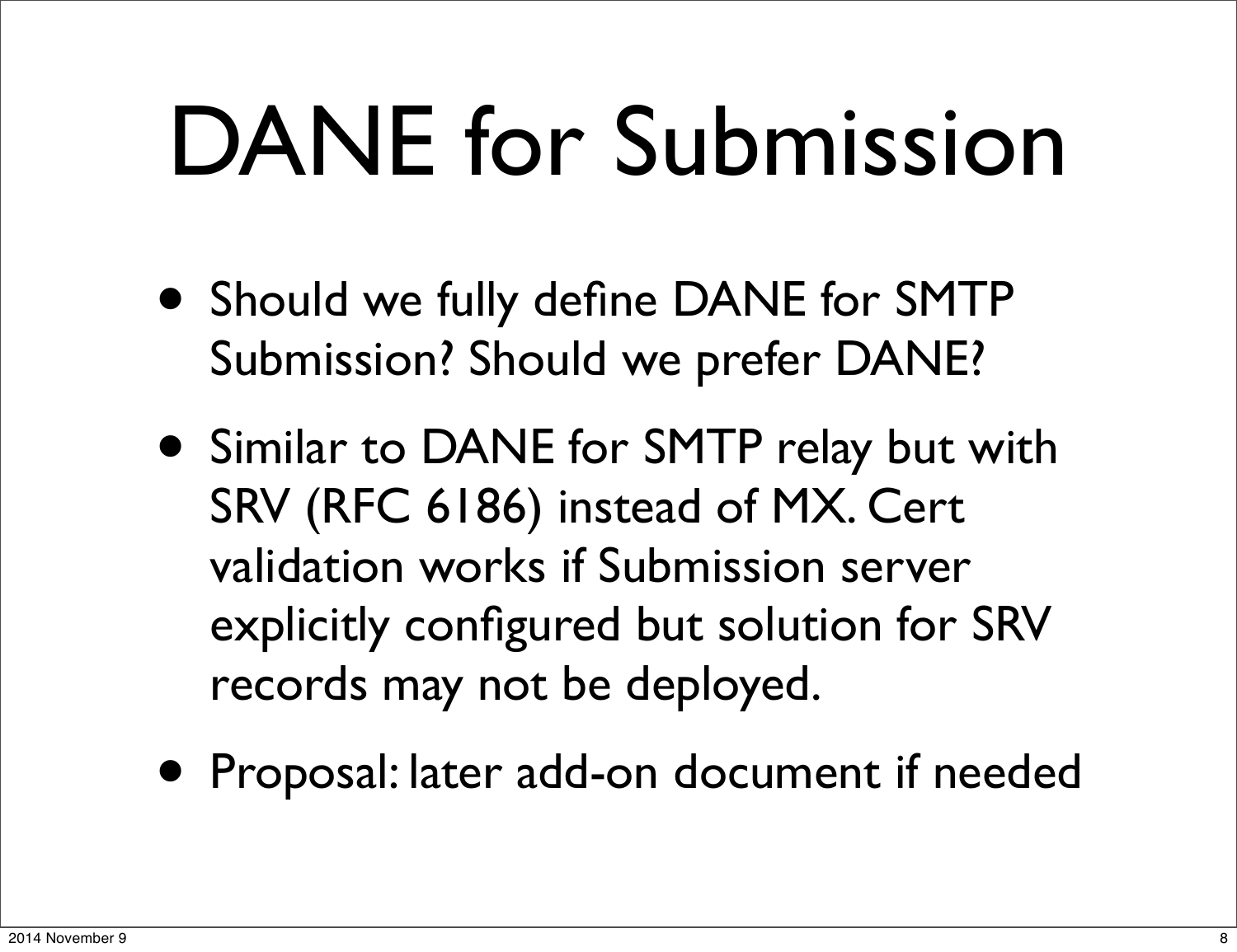### Proposal to Split Document

- It's not clear to me what the benefit of splitting this document into two or more parts would be.
- Splitting the document would delay publication
- Proposal: don't split the document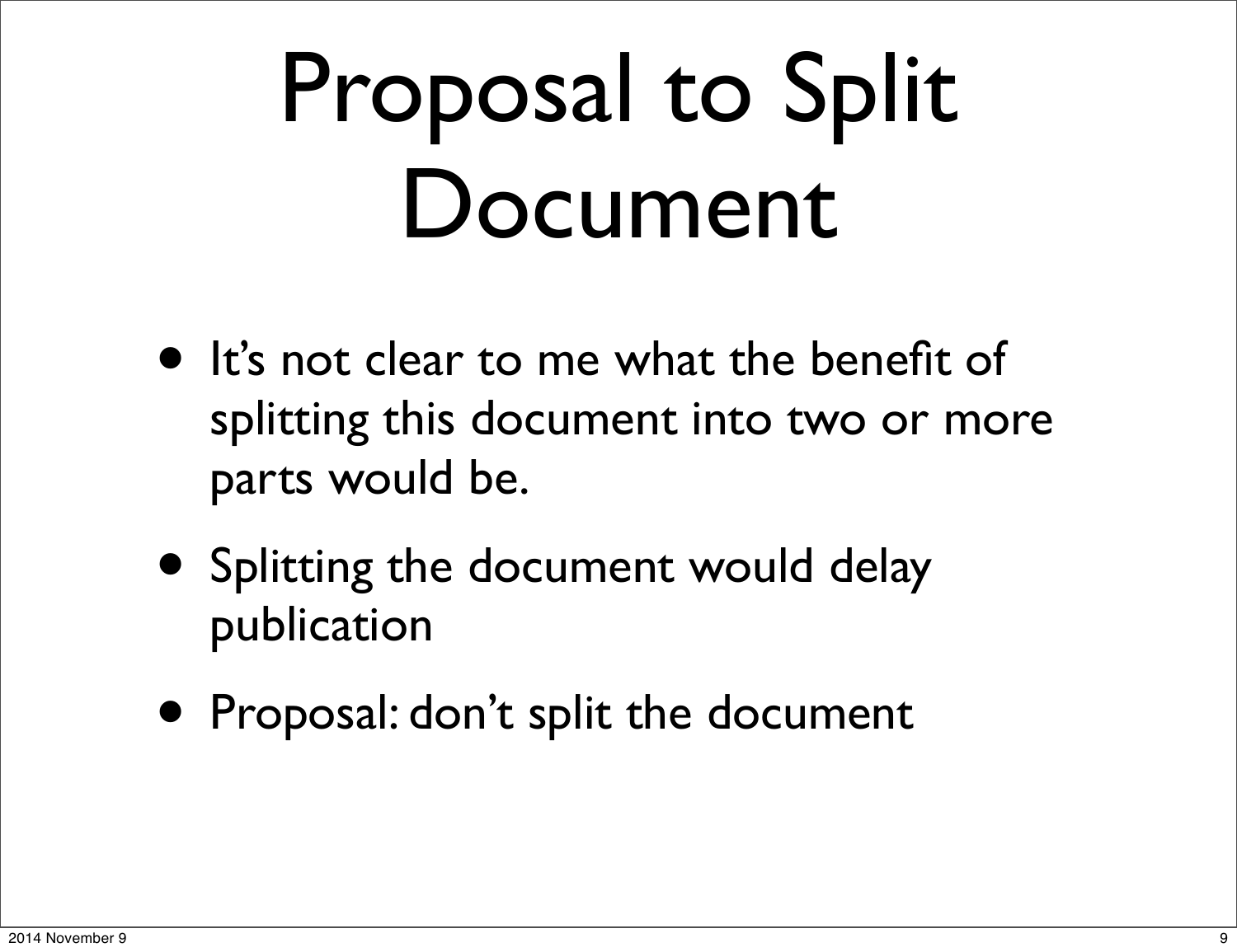## Merge with TLS Certs Document

- Suggestion to merge this document with draft-melnikov-email-tls-certs
- Groups related information together
- Avoid publication delay of email-tls-certs
- Proposal: merge when open issues resolved if email-tls-certs not gone to IESG yet.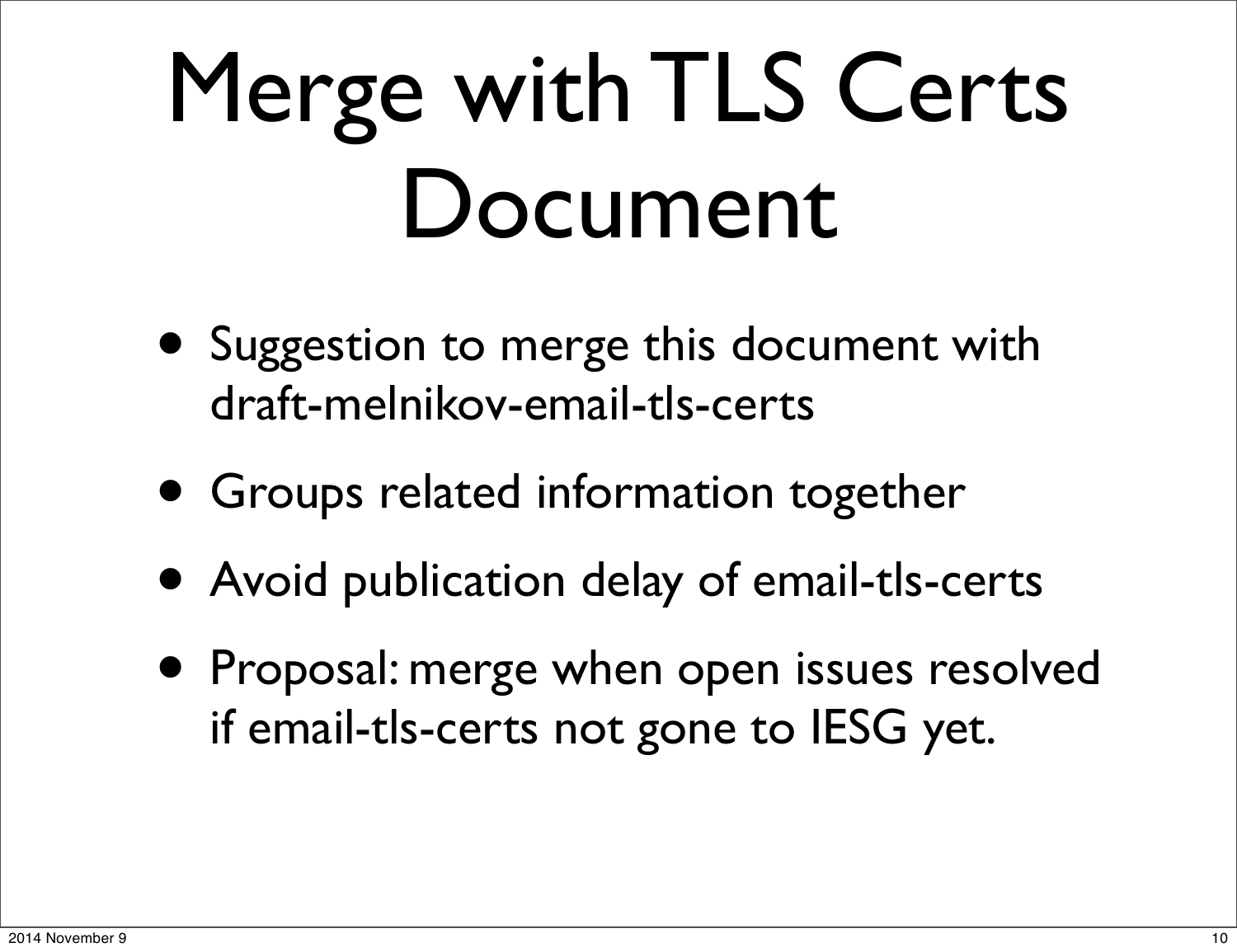## Concern with DANE vs. PKIX

- This allows DANE as alternative to PKIX cert verification for high privacy assurance.
- Are there scenarios where DANE is less secure than PKIX in problematic way?
- Proposal: ask for input on this issue. Leave text alone if no objections.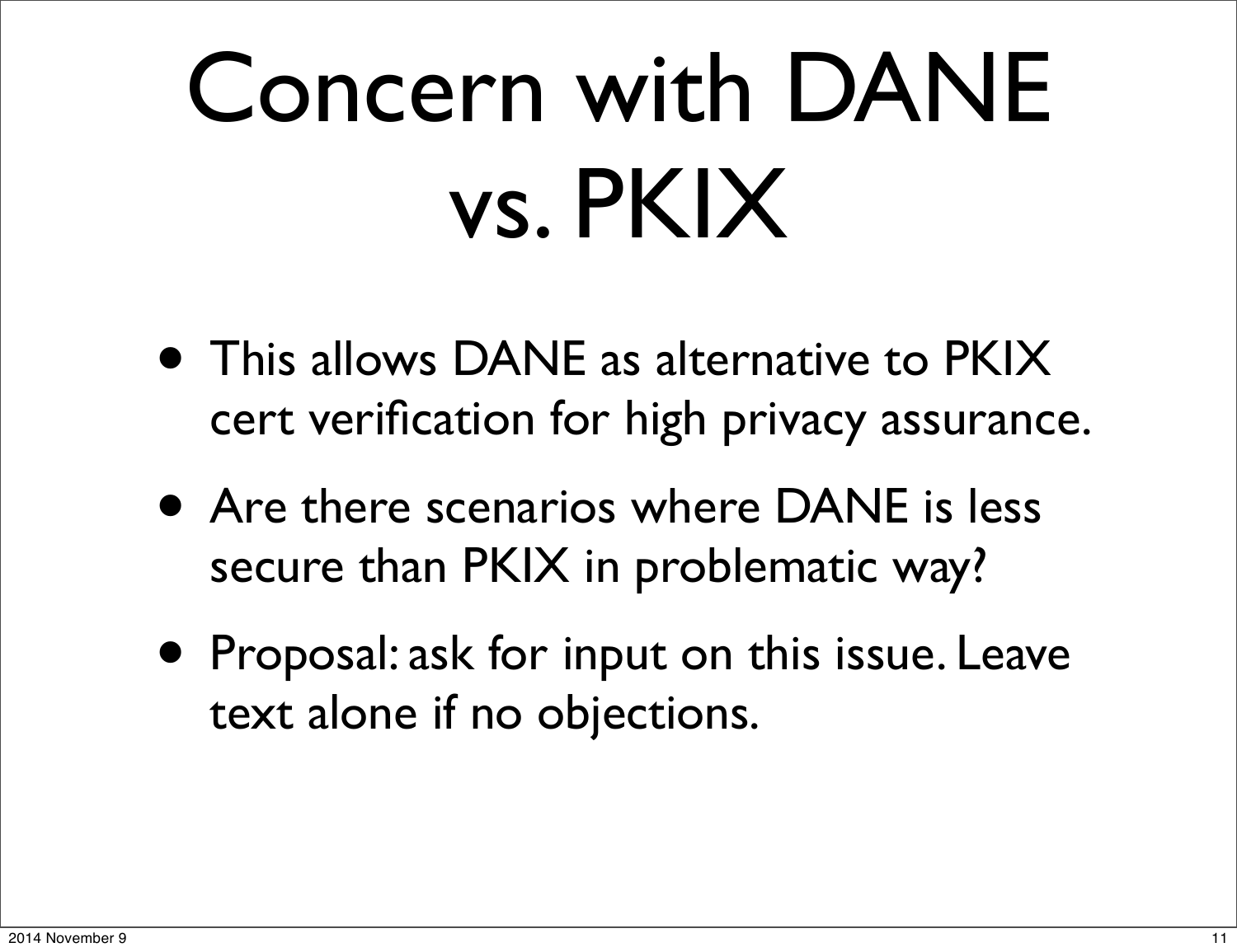### Timeout for latches?

- HSTS has a timeout. Should we add a timeout to email security latch protocol?
- No timeout: Service providers can't back out of commitment without breaking users
- Timeout: Service providers may have to change software due acquisition, etc.
- Proposal: Mild pref for simple (no timeout)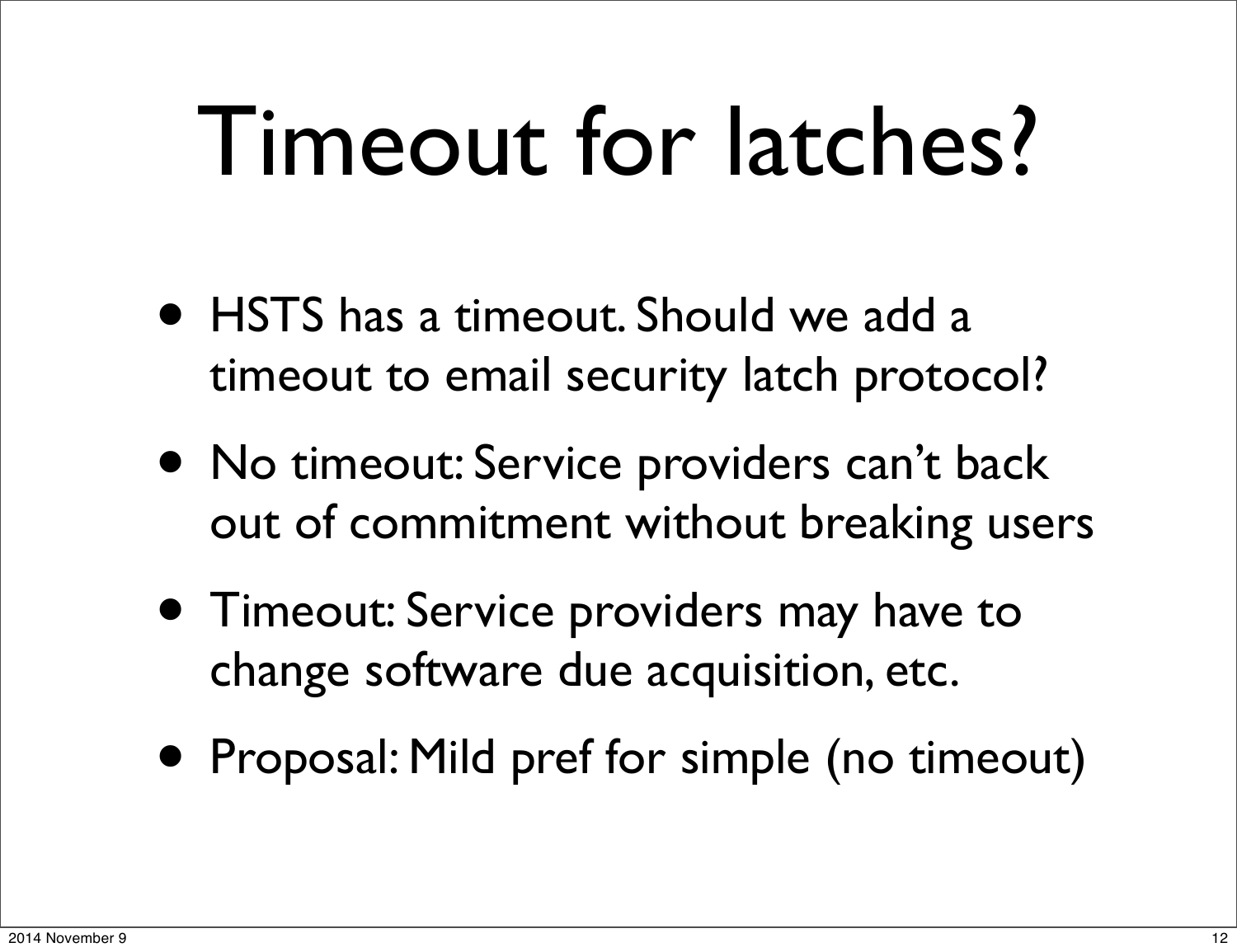# UTA WG Adoption?

- Hoping to WG last call this after one more editing cycle.
- Needs more review by email folks.
- Does the WG want to adopt this?